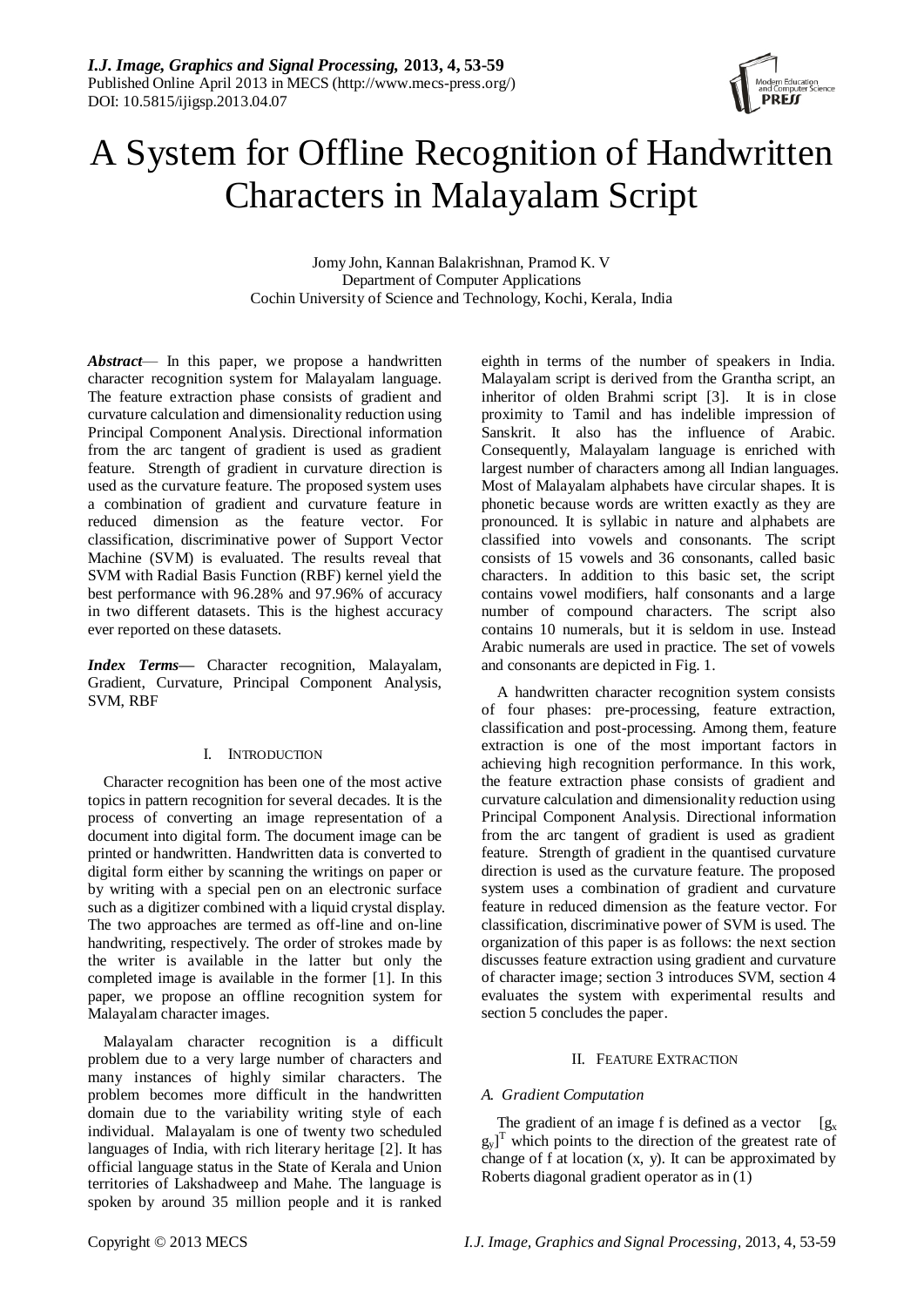| vowels   |    |    |   | consonants |   |               |    |   |                   |              |              |          |   |
|----------|----|----|---|------------|---|---------------|----|---|-------------------|--------------|--------------|----------|---|
| അ        | ആ  | ഇ  | ഈ | ക          | வ | $\mathcal{O}$ | ကျ | ങ | ച                 | ഛ            | ജ            | ഝ        | ഞ |
| <u>ව</u> | ഊ  | ႘ႍ | എ | S          | O | $\omega$      | CU | ണ | $\circledcirc$    | ம            | ß            | $\omega$ | m |
| ഏ        | ഐ  | ഒ  | ഓ | പ          | ഫ | ബ             | ၉  | മ | $^\mathrm{\odot}$ | $^\circledR$ | $\mathbf{e}$ | വ        | ശ |
| ഔ        | അം | അഃ |   | ഷ          | m |               | ള  | ഴ | $\Omega$          |              |              |          |   |

Fig. 1 Vowels and consonants of Malayalam language

$$
g_x=f(x+1, y+1)-f(x, y)
$$
  
\n
$$
g_y=f(x+1, y)-f(x, y+1)
$$
\n(1)

Strength (G) and direction ( $\varphi$ ) of gradient at location  $(x, y)$  is computed as in  $(2)$ ,

$$
\varphi = \tan^{-1} \left[ \frac{g_y}{g_x} \right]
$$
  

$$
G = \sqrt{g_x + g_y} \tag{2}
$$

## *B. Curvature Computation*

Curvature feature used in this paper is calculated using bi-quadratic interpolation method [\[4\]](#page-5-3). The curvature *c* at  $x_0$  is defined as

$$
c = \frac{y''}{\sqrt{(1+y'^2)^3}}
$$
 (3)

where  $y=g(x)$  is the equi – gray scale curve passing through  $x_0$ ,  $(x, y)$  is the spatial coordinates of x, y' and *y*" are the first and the second order derivatives of *y* respectively. The derivatives of *y*<sup>'</sup> and *y*<sup>"</sup> are derived from bi-quadratic interpolating surface for the gray scale values in the 8-neighborhood of  $x_0$ . Fig. 2(a) shows the 8-neighbors of  $x_0$  and 2(b) shows the pixel values in the neighborhood where  $f_k$  denote the pixel value at  $x_k$ 

| $x_{\scriptscriptstyle\mathcal{A}}$ | $\mathcal{X}_3$ | $\chi_{2}$ |  | $f_4$ $f_3$ $f_2$     |  |
|-------------------------------------|-----------------|------------|--|-----------------------|--|
| $x_5 \mid x_0$                      |                 | $\mid x_1$ |  | $f_5$ $f_0$ $f_1$     |  |
| x <sub>6</sub>                      |                 |            |  | $f_6$   $f_7$   $f_8$ |  |

Fig. 2(a) 8-neighbours of  $\mathcal{X}_0$  (b) pixel values in the neighborhood

The bi-quadratic surface is given by

$$
z = \begin{bmatrix} 1 & x & x^2 \end{bmatrix} \begin{bmatrix} a_{00} & a_{01} & a_{02} \\ a_{10} & a_{11} & a_{12} \\ a_{20} & a_{21} & a_{22} \end{bmatrix} \begin{bmatrix} 1 \\ y \\ y^2 \end{bmatrix}
$$
 (4)

The curve passing through  $x_0$  is defined as,

$$
f_0 = a_{00} + a_{10}x + a_{20}x^2 + y(a_{01} + a_{11}x + a_{21}x^2)
$$
  
+ 
$$
y^2(a_{02} + a_{12}x + a_{22}x^2)
$$
 (5)

where  $f_0$  is the pixel value at  $x_0$ 

Differentiating both sides with respect to x and substituting the value (0, 0) of  $x_0$ , the values of y' and  $y''$  at  $x_0$  are given by

$$
y' = -a_{10}/a_{01}
$$
  
\n
$$
y'' = -2(a_{10}^2 a_{02} - a_{01} a_{10} a_{11} + a_{01}^2 a_{20})/a_{01}^3
$$
 (6)

Solving for 8-neighbours of  $x_0$ , the coefficients of the bi-quadratic surface are given by,

$$
a_{10} = (f_1 - f_5)/2,
$$
  
\n
$$
a_{20} = (f_1 + f_5 - 2f_0)/2,
$$
  
\n
$$
a_{01} = (f_3 - f_7)/2,
$$
  
\n
$$
a_{02} = (f_3 + f_7 - 2f_0)/2,
$$
  
\n
$$
a_{11} = (f_2 - f_8) - (f_4 - f_6)/4,
$$
\n(7)

Substituting the values of  $y'$  and  $y''$  in (3), the curvature can be calculated as

$$
c = -2(a_{10}^2 a_{02} - a_{01} a_{10} a_{11} + a_{01}^2 a_{20}) / (a_{10}^2 + a_{01}^2)^{3/2}
$$
 (8)

#### *C. Principal Component Analysis*

PCA is one of the simplest and most robust ways to reduce the dimensionality of a data set. This reduction is

Copyright © 2013 MECS *I.J. Image, Graphics and Signal Processing,* 2013, 4, 53-59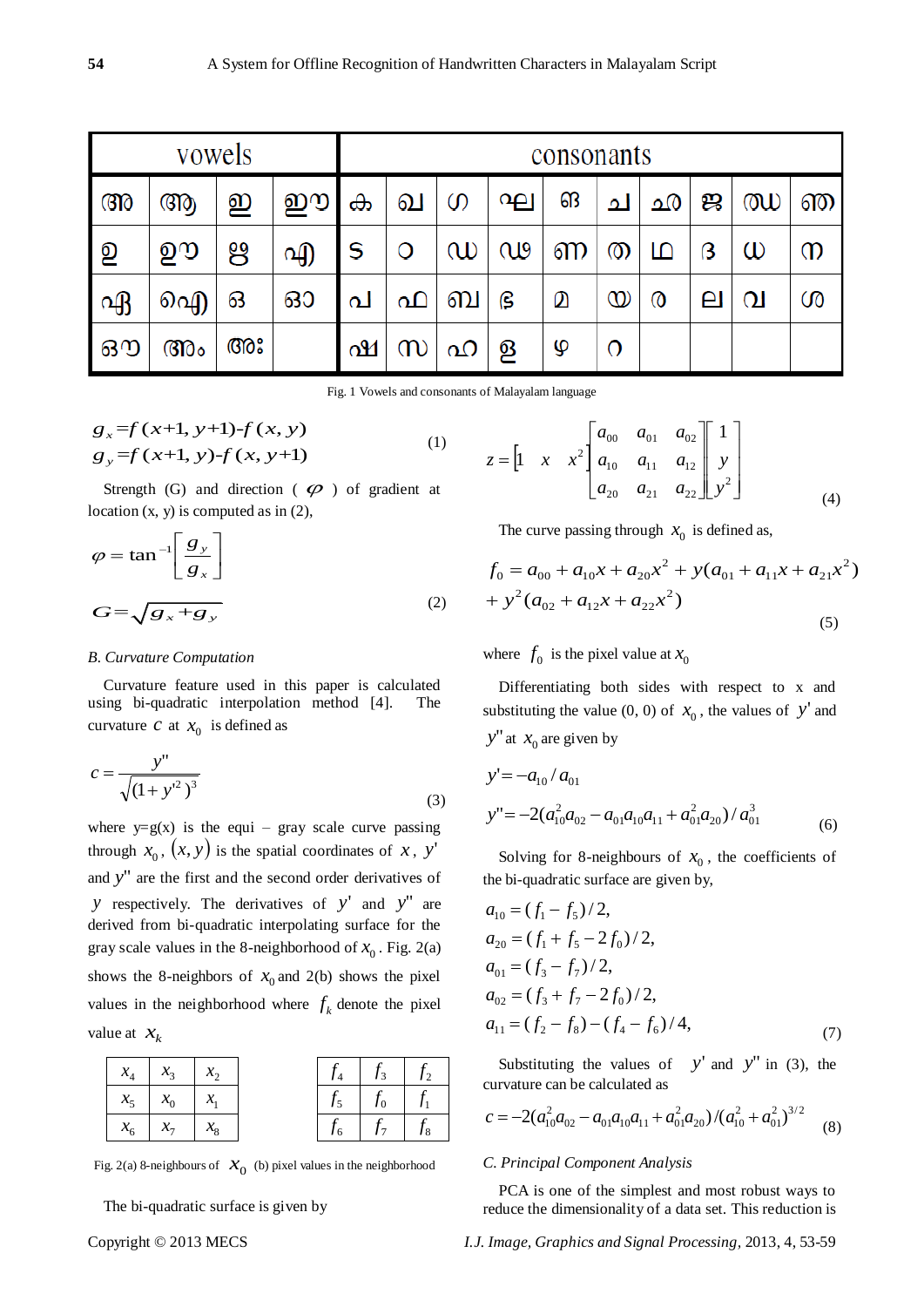achieved by transforming the data set to a new set of variables, called principal components, which are uncorrelated, and which are ordered so that the first few retain most of the variation present in the original set of variables [\[5\]](#page-5-4). Hence after PCA, the feature set can be truncated without losing too much information.

## *D. Feature set creation*

Step 1: Resize character image to 100 x 100

Step 2: Normalize the input image so that mean value is zero and maximum value is one

Step 3: Divide the input image into 10 horizontal and 10 vertical blocks.

Step 4: Compute gradient image and curvature image as in Section 3.1 and 3.2 Quantize the direction of gradient and curvature image into 32 equi-length ranges

Step 5: Calculate

- (i) the strength of gradient accumulated in the 32 gradient direction in each block using (2).
- (ii) the strength of gradient accumulated in the 32 curvature direction in each block using (8).

Step 6: Reduce the spatial resolution from 10x10 to 5x5 by down sampling every two horizontal and every two vertical blocks and reduce the directional resolution from 32 to 16 each with Gaussian filter for the image in 5(i). This produces a feature vector of size 400 (5 vertical, 5 horizontal and 16 directional resolutions). Apply a variable transformation  $y = x^{0.4}$  to make distribution as Gaussian

Step 7: Repeat Step 6 for the image in 5(ii)

Step 8: Construct feature set

FS # 1 as in 6 of dimension 400

FS # 2 as in 7 of dimension 400

FS # 3 by concatenating 6 and 7 of dimension 800

Step 9: Repeat step 1 to step 8 for each image in the dataset.

Reduce the dimensionality of each feature set (FS#1, FS#2 and FS # 3) without compromising accuracy, using principal component analysis. Fig. 3 displays the handwritten character image 'ah' (അ) at different stages of feature extraction.

## III. CLASSIFICATION

Support vector machines have proven to have good performance in handwritten character recognition problems and is considered to be the state-of-the-art tool for linear and non-linear classification [\[6\]](#page-5-5). Liu et al.[\[7\]](#page-5-6) have evaluated the performance of several classifiers including SVM on CENPARMI, CEDAR and MNIST handwritten numeral databases. Bellili et al. [\[8\]](#page-5-7) introduced a hybrid Multilayer Perceptron (MLP) and SVM classifiers for handwritten digit recognition. Handwritten Tamil Character Recognition system using SVM classifiers were proposed by Shanthi et al. [\[9\]](#page-5-8). Bhowmik et al. [\[10\]](#page-5-9) provides SVM based hierarchical classification schemes for recognition of handwritten Bangla characters. To the best of our knowledge, the use of SVM in offline handwritten Malayalam characters was reported only in our previous paper [\[11\]](#page-5-10).

SVM belongs to the class of supervised learning algorithms, based on statistical learning theory. This classifier has been originally proposed for binary classification in literature and learning algorithm comes from an optimal separating hyper-plane, developed by Vapnik [\[6\]](#page-5-5). For binary classification, a linear decision function  $f(x) = w^T x + b$  is used, where w is the weight vector and b is a bias. Classification is given by sign of  $f(x)$ , which can be -1 or +1. The optimal solution is obtained when this hyper plane is located in the middle of the two classes. The points that constrain the width of the margin are called support vectors. Support vectors require the solution to the optimization problem of (9), where  $X_i$  are instances and  $y_i$  are class labels.



Fig. 3 Input image 'ah' ( $\circled{3}$ ) at different stages of feature extraction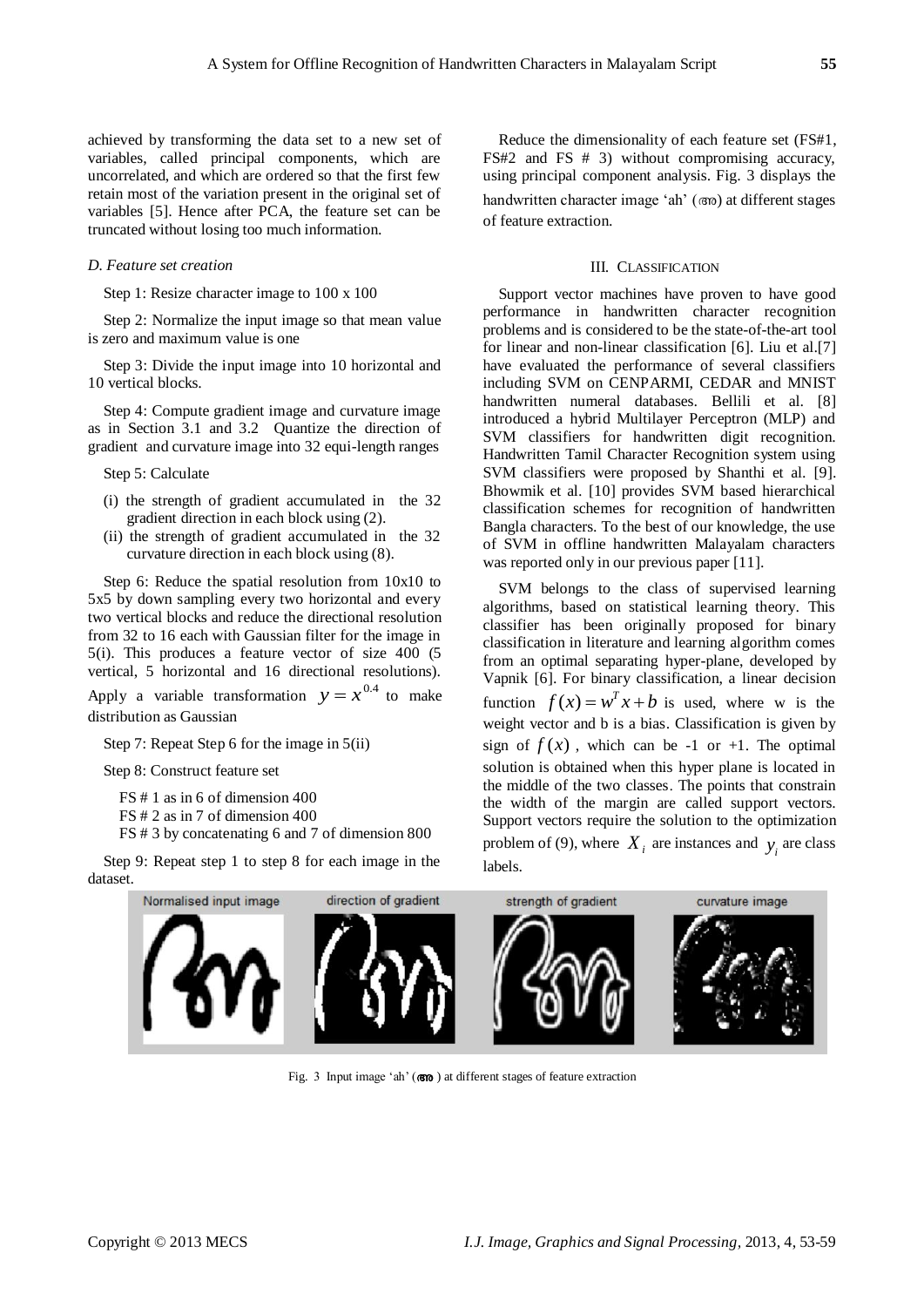| Class<br>Id    | Characters                               | Class<br>1d | Characters                        | Clas<br>$s$ ld | Characters                                                      |
|----------------|------------------------------------------|-------------|-----------------------------------|----------------|-----------------------------------------------------------------|
| $\mathbf{1}$   | Pop<br>1610<br>m<br>60                   | 16          | 2222                              | 31             | ബബബ <i>ബ</i>                                                    |
| $\overline{2}$ | Pom<br>1622<br><b>GYA</b><br>$Cer\sigma$ | 17          | <i>രുപ രൂപ രൂപ രൂപ</i>            | 32             | BBBIS                                                           |
| 3              | മ്മ<br>$\infty$                          | 18          | ை வை வை வ                         | 33             |                                                                 |
| $\overline{4}$ | $\circ$<br>ഉ<br>$\circ$<br>$\circ$       | 19          | S                                 | 34             | $\infty$<br>$\infty$<br>$\infty$<br>$\sim$                      |
| 5              | eg                                       | 20          | $\mathbf{O}$<br>$\mathcal{D}$     | 35             | $\Omega$<br>$\overline{\mathcal{O}}$<br>$\epsilon$ <sub>d</sub> |
| 6              | $\overline{2}$<br>$\Theta$ as            | 21          | $\omega$ $\infty$ $\infty$        | 36             | eleipie                                                         |
| $\overline{7}$ | $2B$ 2 $B$ $\sim$ $B$ $\sim$ $B$         | 22          | ale no no no                      | 37             |                                                                 |
| 8              | 62<br>6<br>63<br>୦2                      | 23          |                                   | 38             | $\mathcal{C}$<br>$\mathcal{C}$<br>$\ddot{\bullet}$              |
| 9              | €                                        | 24          | (0)<br>$\circ$<br><b>CO</b><br>co | 39             | 2920                                                            |
| 10             | (1)<br>6                                 | 25          | $\cup$<br>r o                     | 40             | mmn<br>(m)                                                      |
| 11             | $\circ$                                  | 26          | $\odot$<br>B                      | 41             | $\sim$<br>00020                                                 |
| 12             | $2\pm12$<br>20                           | 27          | $\omega$<br>$\omega$              | 42             | وت<br><u>ω,</u>                                                 |
| 13             | 03030303                                 | 28          | mmmm                              | 43             |                                                                 |
| 14             | لطلعلدك                                  | 29          | 20<br>$\Omega$<br>$\overline{a}$  | 44             |                                                                 |
| 15             | 20202020                                 | 30          | 20202020                          |                |                                                                 |

Fig. 4 Samples of 44 basic Malayalam characters from data set I

$$
\min_{w,b,\xi} \frac{1}{2} w^T w + C \sum_{i=1}^l \xi_i
$$
\n
$$
\text{subject to } (y_i w^T \phi(X_i) + b) \ge 1 - \xi_i, \xi_i \ge 0,
$$
\n
$$
(9)
$$

where C is the soft margin parameter and  $\xi$  is a slack variable. In the case of linearly inseparable feature space, the training vectors  $X_i$  are mapped into a higher dimensional space by the function  $\phi$ .  $K(X_i, X_j) \equiv \phi(X_i)^T \phi(X_j)$  is termed as the kernel function. We have used RBF kernel in which  $K(X_i, X_j) = \exp(-\gamma ||X_i - X_j||^2), \gamma > 0$ where  $\gamma$  is a kernel parameter.

#### IV. EXPERIMENTAL RESULTS AND DISCUSSION

Experiments are done on two datasets namely, data set I and data set II. Stratified 10 fold cross-validation is used for all the experiment. Here database is divided into 10 subsets and testing is done on each subset using other nine subsets in learning. The recognition rates for all the test subsets are averaged to calculate recognition accuracy. For classification, support vector classifier

with RBF kernel is selected. The parameter  $\gamma$  and C are set to 0.02 and 100 respectively. The parameters values are chosen based on several experiments.

**Data Set I:** Data was collected from different persons of the population in Kerala, including different age groups without imposing any constraints. It represents wide variety of writing styles. Digitization of collected samples are done by a Flat-bed scanner (manufactured by HP, Model Name: Scanjet 2400), by setting dpi to 300. The characters are segmented using connected component analysis. The database contains 10,946 handwritten isolated Malayalam characters of 44 basic (vowels as well as consonants) alphabets. Fig. 4 displays samples of all these characters. The character images are converted to grayscale before feature extraction.

The classifier gives a recognition result of 95.65% using FS#1 and 92.06% using FS#2. The dimensionality of each is reduced from 400 to 200. But using FS#3 as a feature vector, the classifier yields a result of 96.28%. Here the dimension is reduced from 800 to 200. These results show significant improvement to all our previous works [\[11-13\]](#page-5-10). Fig. 5 displays a plot of confusion matrix.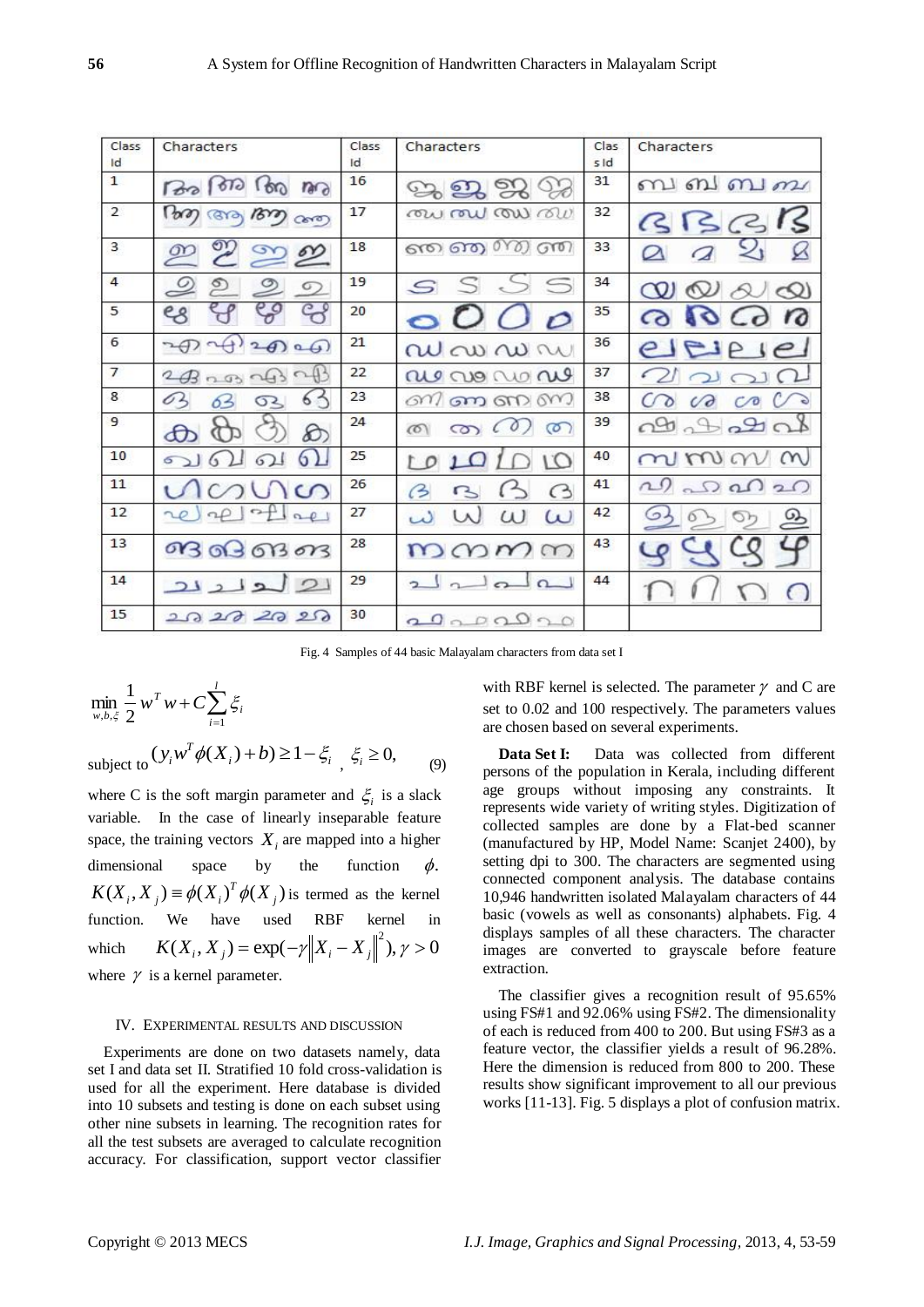

Fig. 5 Plot of confusion matrix with FS#3 on data set I

**Data set II:** As the recognition accuracy a system depends also on a set of factors including, the number of classes, number of samples used per class, way in which samples are collected etc., we have repeated the experiment on the dataset as specified in [\[14,](#page-5-11) [15\]](#page-5-12), in order to compare the recognition result of others works. This dataset contain 13200 isolated handwritten Malayalam characters in binary form. A 2x2 averaging filter is applied to convert these images to gray scale.

We have chosen FS#3 as the feature set due to its better performance compared to FS#1 and FS#2. The dimension of this feature vector can be reduced from 800 to 400 without compromising the accuracy. The

classifier produces a recognition result of 97.96% in this data set. Correctly classified instances for each class are depicted in Table 1. In recent works on similar problem, BP Chacko obtained an accuracy of 83.98% and 96.83% with division point features using a hybrid learning algorithm and online sequential extreme learning machine as in [\[14,](#page-5-11) [15\]](#page-5-12) respectively. In[16] , BS Moni used direction codes as features and obtained an accuracy of 95.4%. The recognition result of 97.96% by our method is highest rate ever reported on this database. Even if we reduce the dimension to just 45, the accuracy is diminished by only 0.7045%. Table 2 displays the recognition accuracy for different dimension of features for this feature set.

| $\frac{class}{2}$ | Character | classified<br>Correctly | Class | Character | classified<br>Correctly | Class | Character | classified<br>Correctly | Class | Character  | classified<br>Correctly |
|-------------------|-----------|-------------------------|-------|-----------|-------------------------|-------|-----------|-------------------------|-------|------------|-------------------------|
|                   | അ         | 294                     | 12    | ഘ         | 298                     | 23    | ണ         | 298                     | 34    | $\infty$   | 297                     |
| 2                 | ആ         | 293                     | 13    | ങ         | 293                     | 24    | ത         | 294                     | 35    | $\circ$    | 299                     |
| 3                 | ഇ         | 282                     | 14    | ച         | 298                     | 25    | LO        | 297                     | 36    | ்          | 294                     |
| 4                 | ഉ         | 285                     | 15    | ഛ         | 299                     | 26    | G         | 290                     | 37    | വ          | 294                     |
| 5                 | ల్లి      | 292                     | 16    | జ         | 296                     | 27    | $\omega$  | 293                     | 38    | ശ          | 294                     |
| 6                 | എ         | 295                     | 17    | ഝ         | 293                     | 28    | $\infty$  | 295                     | 39    | ഷ          | 289                     |
| 7                 | ഏ         | 298                     | 18    | ഞ         | 289                     | 29    | പ         | 297                     | 40    | $^{\circ}$ | 298                     |
| 8                 | ഒ         | 295                     | 19    | S         | 298                     | 30    | ഫ         | 291                     | 41    | ഹ          | 294                     |
| 9                 | ക         | 295                     | 20    | $\circ$   | 298                     | 31    | ബ         | 296                     | 42    | த          | 281                     |
| 10                | வ         | 294                     | 21    | $\infty$  | 296                     | 32    | G         | 288                     | 43    | φ          | 292                     |
| 11                | ഗ         | 291                     | 22    | ഢ         | 296                     | 33    | മ         | 295                     | 44    | $\Omega$   | 297                     |

Table 1. Individual classification results with FS#3 on data set 2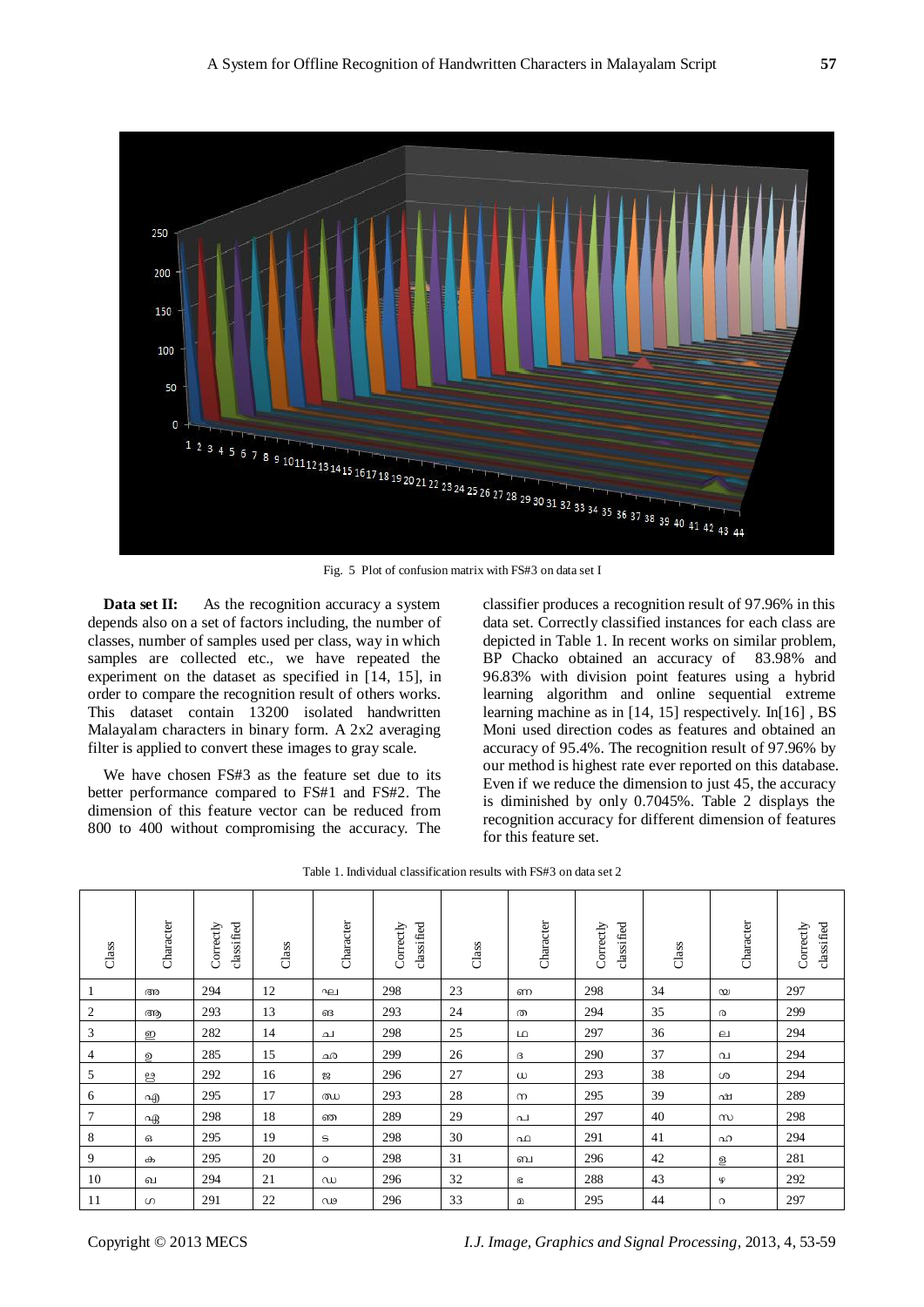Table 2. Accuracy vs. feature dimension with FS#3 on data set 2

| $\frac{9}{6}$<br><b>Accuracy</b>        | $\sim$ $\sim$<br>.9621 | 0.70312<br>1.9242 | 077500<br>7.7500 | $\sim$ $\sim$<br>303U | 07257<br>ں رے ، |
|-----------------------------------------|------------------------|-------------------|------------------|-----------------------|-----------------|
| $\blacksquare$<br>Feature.<br>dimension | 400                    | 200               | 100              | $\epsilon$<br>50      | -45             |

Moreover, if we analyse the result on data set I as well as on data set II, we can understand that the error is just due to the high similarity of handwritten characters. Class 1 (അ) with class 2 (ആ); class 3 (ഇ) with class 4  $(9)$  and 42  $(9)$ ; class 5  $(9)$  with class 43  $(9)$  and so on. Even though these characters are clearly distinguishable in printed format, it creates confusion in handwritten domain. If we ignore the errors between very similar

#### V. CONCLUSION

characters, the recognition rate can be enhanced to a

In this paper, we propose a character recognition methodology for Malayalam handwritten character images. We have used efficient feature extraction method using gradient and curvature features. As the characters are curved in nature, combination of gradient and curvature feature has proven to yield the best recognition accuracy on these datasets. The only problem is in discriminating similar characters. So our future research is focused on identifying more robust features powerful enough to separate similar character pairs.

## ACKNOWLEDGEMENTS

The authors are grateful to Dr. Babu Anto P., Professor, Department of Information Technology, University of Kannur, for providing data set II, for research purpose. The first author is thankful to University Grants Commission for providing fellowship to carry out research work.

#### **REFERENCES**

- <span id="page-5-0"></span>[1] Plamondon, R. and S.N. Srihari, *Online and offline handwriting recognition: a comprehensive survey.* Pattern Analysis and Machine Intelligence, IEEE Transactions on, 2000. **22**(1): p. 63-84.
- <span id="page-5-1"></span>[2] Govindaraju, V. and S. Setlur, *Guide to OCR for Indic Scripts: Document Recognition and Retrieval*. 2009: Springer Publishing Company, Incorporated. 325.
- <span id="page-5-2"></span>[3] Ghosh, D., T. Dube, and A.P. Shivaprasad, *Script Recognition;A Review.* Pattern Analysis and Machine Intelligence, IEEE Transactions on, 2010. **32**(12): p. 2142-2161.
- <span id="page-5-3"></span>[4] Shi, M., et al., *Handwritten numeral recognition using gradient and curvature of gray scale image.* Pattern Recognition, 2002. **35**(10): p. 2051-2059.
- <span id="page-5-4"></span>[5] Jolliffe, I.T., *Principal Component Analysis*. 2002: Springer.
- <span id="page-5-5"></span>[6] N, V.V., *The Nature of Statistical Learning Theory*, 1999, Springer, Information science and statistics: Berlin.
- <span id="page-5-6"></span>[7] Liu C L, N.K., Sako H, Fujisawa H, *Handwritten digit recognition: Benchmarking of state-of-the-art techniques.* Pattern Recognition. **36**(10): p. 2271- 2285.
- <span id="page-5-7"></span>[8] Bellili A, G.M., Gallinari P, *An MLP-SVM combination architecture for offline handwritten digit recogniton:reduction of recogniton errors by support vector machine rejection mechanisms.* International Journal of Document Analysis and Recogniton, 2003. **5**: p. 244-252.
- <span id="page-5-8"></span>[9] Shanthi, N. and K. Duraiswamy, *A novel SVMbased handwritten Tamil character recognition system.* Pattern Analysis and Applications, 2010. **13**(2): p. 173-180.
- <span id="page-5-9"></span>[10] Bhowmik T K, G.P., A. Roy, Parui S. K, *SVMbased hierarchical architectures for handwritten Bangla character recognition.* International Journal of Document Analysis and Recognition, 2009.
- <span id="page-5-10"></span>[11] John, J., K.V. Pramod, and K. Balakrishnan, *Unconstrained Handwritten Malayalam Character Recognition using Wavelet Transform and Support vector Machine Classifier.* Procedia Engineering, 2012. 30(0): p. 598-605.
- [12] John, J., K.V. Pramod, and K. Balakrishnan. *Offline handwritten Malayalam Character Recognition based on chain code histogram*. in *Emerging Trends in Electrical and Computer Technology (ICETECT), 2011 International Conference on*. 2011.
- [13] Joseph, S., et al. *Content based image retrieval system for Malayalam handwritten characters*. in *Electronics Computer Technology (ICECT), 2011 3rd International Conference on*. 2011.
- <span id="page-5-11"></span>[14] Chacko, B.P. and P.B. Anto, *A Hybrid Learning Algorithm for Handwriting Recognition in Information Systems for Indian Languages*, C. Singh, et al., Editors. 2011, Springer Berlin Heidelberg. p. 232-235.
- <span id="page-5-12"></span>[15] Chacko, B.P. and A.P. Babu. *Online sequential extreme learning machine based handwritten character recognition*. in *Students' Technology Symposium (TechSym), 2011 IEEE*. 2011.

great extent.